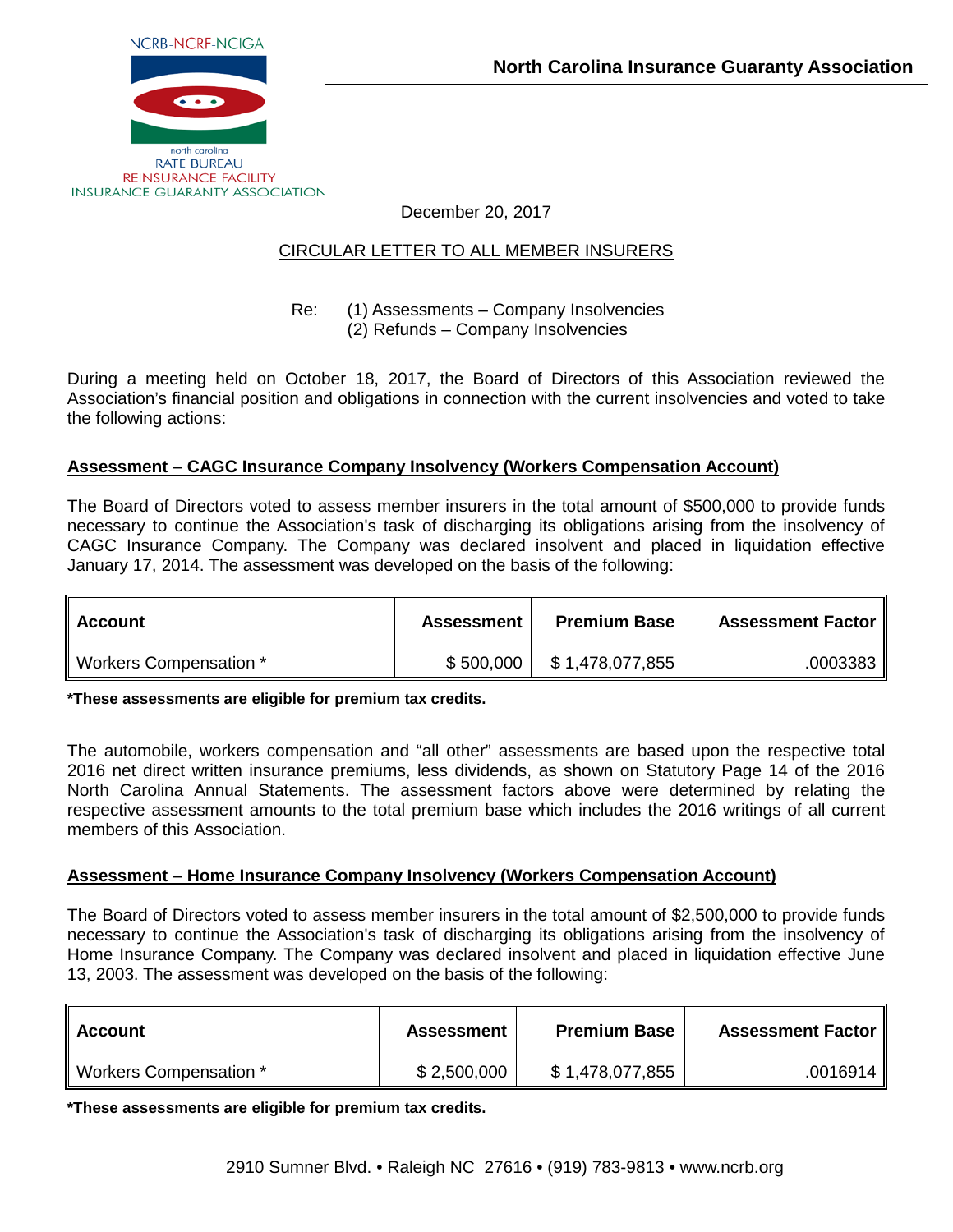The automobile, workers compensation and "all other" assessments are based upon the respective total 2016 net direct written insurance premiums, less dividends, as shown on Statutory Page 14 of the 2016 North Carolina Annual Statements. The assessment factors above were determined by relating the respective assessment amounts to the total premium base which includes the 2016 writings of all current members of this Association.

## **Assessment – Lumbermen's Mutual Casualty Insolvency (LMG) (Workers Compensation Account)**

The Board of Directors voted to assess member insurers in the total amount of \$ 2,500,000 to provide funds necessary to continue the Association's task of discharging its obligations arising from the insolvency of Lumbermen's Mutual Casualty. The Company was declared insolvent and placed in liquidation effective May 8, 2013. The assessment was developed on the basis of the following:

| ∥ Account              | <b>Assessment</b> | <b>Premium Base</b> | <b>Assessment Factor  </b> |
|------------------------|-------------------|---------------------|----------------------------|
| Workers Compensation * | \$2,500,000       | \$1,478,077,855     | .0016914 ∥                 |

**\*These assessments are eligible for premium tax credits.**

The automobile, workers compensation and "all other" assessments are based upon the respective total 2016 net direct written insurance premiums, less dividends, as shown on Statutory Page 14 of the 2016 North Carolina Annual Statements. The assessment factors above were determined by relating the respective assessment amounts to the total premium base which includes the 2016 writings of all current members of this Association.

## **Assessment – Guarantee Insurance Company Insolvency (Workers Compensation Account)**

The Board of Directors voted to assess member insurers in the total amount of \$ 3,000,000 to provide funds necessary to continue the Association's task of discharging its obligations arising from the insolvency of Guarantee Insurance Company. The Company was declared insolvent and placed in liquidation effective November 28, 2017. The assessment was developed on the basis of the following:

| <b>Account</b>         | Assessment  | <b>Premium Base</b> | <b>Assessment Factor</b> |
|------------------------|-------------|---------------------|--------------------------|
| Workers Compensation * | \$3,000,000 | \$ 1,478,077,855    | .0020297                 |

**\*These assessments are eligible for premium tax credits.**

The automobile, workers compensation and "all other" assessments are based upon the respective total 2016 net direct written insurance premiums, less dividends, as shown on Statutory Page 14 of the 2016 North Carolina Annual Statements. The assessment factors above were determined by relating the respective assessment amounts to the total premium base which includes the 2016 writings of all current members of this Association.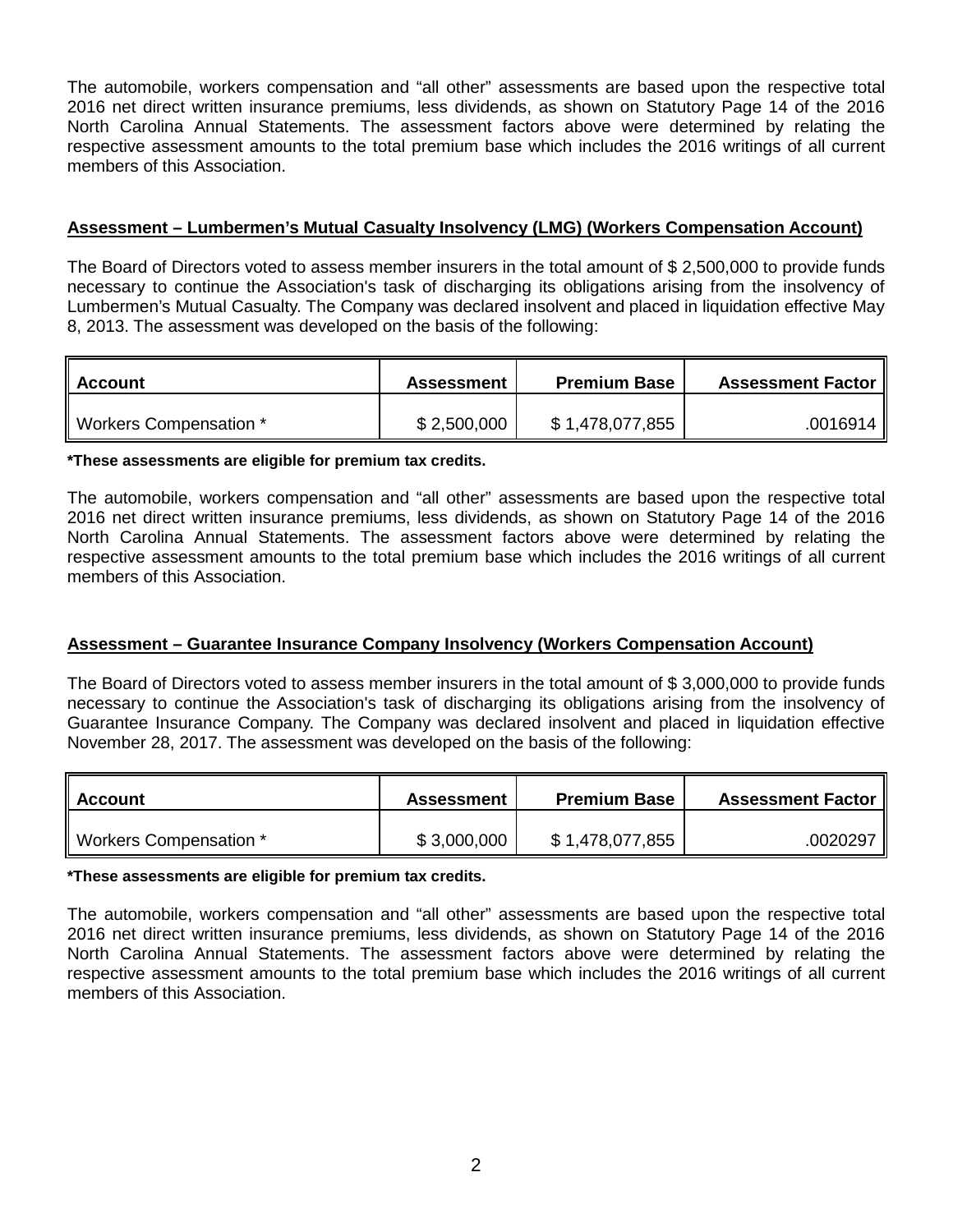# **Refund – Casualty Reciprocal Exchange (Workers Compensation Account)**

The Board of Directors has voted to refund a total of \$500,000 to current member insurers from the workers compensation account for the insolvency of Casualty Reciprocal Exchange. The refund is to be distributed among current member insurers in proportion to the total amount of prior assessments paid into the workers compensation account for the Casualty Reciprocal Exchange insolvency. The workers compensation refund was developed on the basis of the following:

| Account                | <b>Refund</b> | <b>Assessments Paid</b> | <b>Refund Factor</b> |
|------------------------|---------------|-------------------------|----------------------|
| Workers Compensation * | \$500,000     | \$6,992,291             | .071507321           |

**\*These refunds are subject to the premium tax credit provision.**

#### **Refund – Freestone Insurance Company (Workers Compensation Account)**

The Board of Directors has voted to refund a total of \$500,000 to current member insurers from the workers compensation account for the insolvency of Freestone Insurance Company. The refund is to be distributed among current member insurers in proportion to the total amount of prior assessments paid into the workers compensation account for the Freestone Insurance Company insolvency. The workers compensation refund was developed on the basis of the following:

| Account                | <b>Refund</b> | <b>Assessments Paid</b> | <b>Refund Factor</b> |
|------------------------|---------------|-------------------------|----------------------|
| Workers Compensation * | \$500,000     | \$10,906,119            | .045845823           |

**\*These refunds are subject to the premium tax credit provision.**

## **Refund – Park Avenue Property & Casualty Insurance Company (Workers Compensation Account)**

The Board of Directors has voted to refund a total of \$ 500,000 to current member insurers from the workers compensation account for the insolvency of Park Avenue Property & Casualty Insurance Company. The refund is to be distributed among current member insurers in proportion to the total amount of prior assessments paid into the workers compensation account for the Park Avenue Property & Casualty Insurance Company insolvency. The workers compensation refund was developed on the basis of the following:

| Account                | <b>Refund</b> | <b>Assessments Paid</b> | <b>Refund Factor</b> |
|------------------------|---------------|-------------------------|----------------------|
| Workers Compensation * | \$500,000     | \$4,978,140             | 100439120            |

**\*These refunds are subject to the premium tax credit provision.**